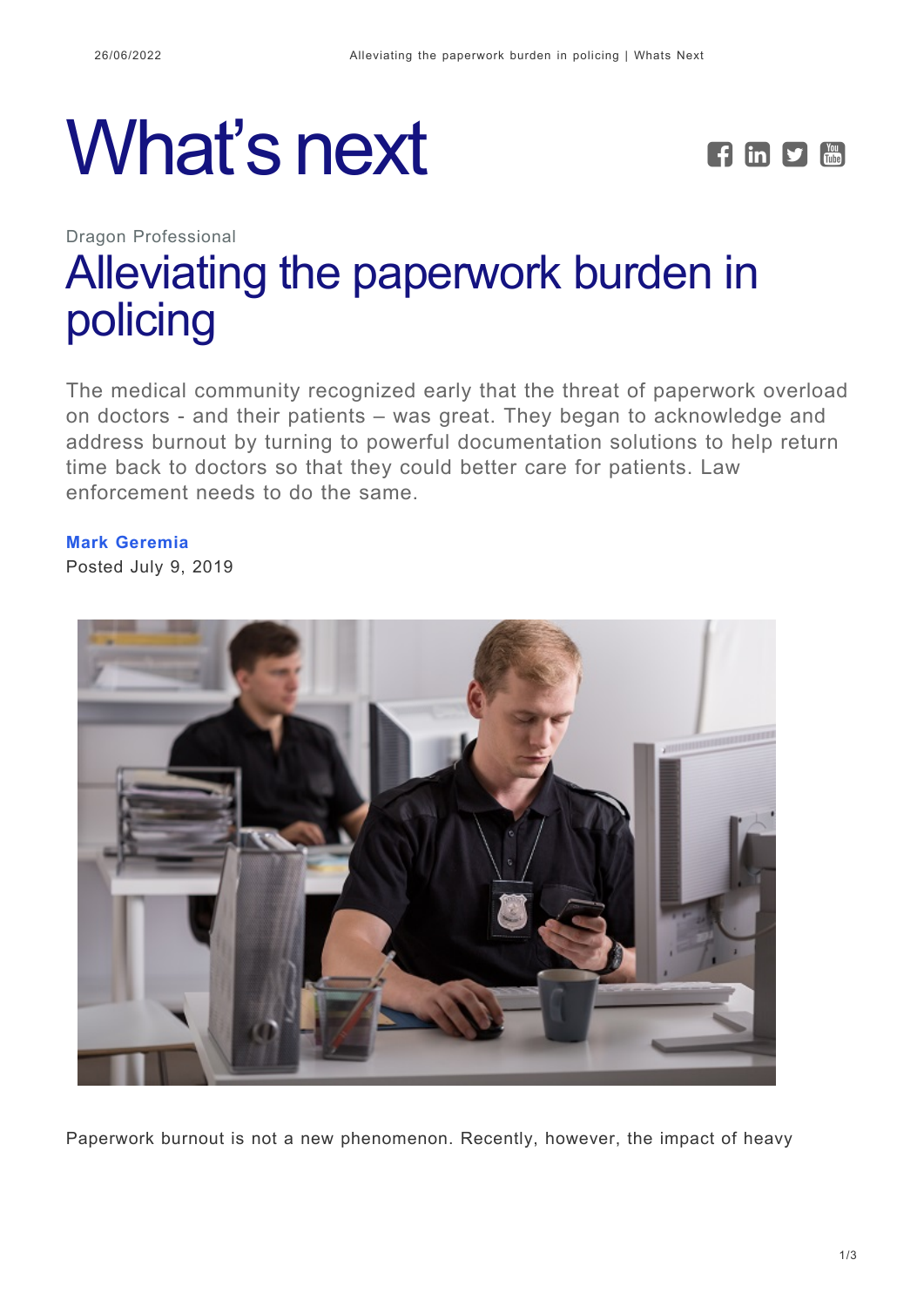documentation on increasing burnout is making headlines again. The healthcare industry, in fact, just declared burnout a crisis for physicians, which is not surprising considering that doctors can spend as much as half of their workday on clinical documentation. The same holds true for law enforcement.

According to a recent [national survey of police departments](https://www.nuance.com/dragon/campaign/dragon-law-enforcement-survey-infographic.html?utm_source=whatsnext&utm_medium=blog) across the country, a large majority of officers say they spend anywhere from 3-4 hours per shift on incident reporting. This time is spent completing paperwork at the station, filing reports in their patrol vehicles within computer-aided dispatch or records management systems or finishing up administrative tasks after hours. Like physicians, police officers are feeling the seismic shift of heavy reporting demands, which has turned their focus away from caring for people within their communities (the original purpose for getting into law enforcement) to spending hours on documentation.

The ripple effects of the paperwork burden on law enforcement are great. Incomplete and inaccurate reports can mean missed deadlines or stall criminal proceedings. Heads-down reporting in patrol vehicles leads to distractions and limits situational awareness, resulting in safety issues. Time spent on reporting and not patrolling the streets can impede community visibility and the overall administrative burden on officers' compounds issues with burnout.

The medical community recognized early that the threat of paperwork overload on doctors – and their patients – was great. They began to acknowledge and address it by turning to powerful documentation solutions, with the goal of giving back doctors time so that they could better care for patients. Law enforcement needs to do the same.

**Tags:** [Dragon Voice Recognition](https://whatsnext.nuance.com/tag/dragon-voice-recognition/), [Law Enforcement,](https://whatsnext.nuance.com/tag/law-enforcement/) [Law Enforcement Paperwork Annual](https://whatsnext.nuance.com/tag/law-enforcement-paperwork-annual-report/) [Report](https://whatsnext.nuance.com/tag/law-enforcement-paperwork-annual-report/)

### **More Information**



**Reduce paperwork burnout** Remove obstacles within documentation workflows and help reduce paperwork burnout for your employees. [Learn more](https://www.nuance.com/dragon/business-solutions/dragon-professional-group.html?utm_source=whatsnext&utm_medium=blog)